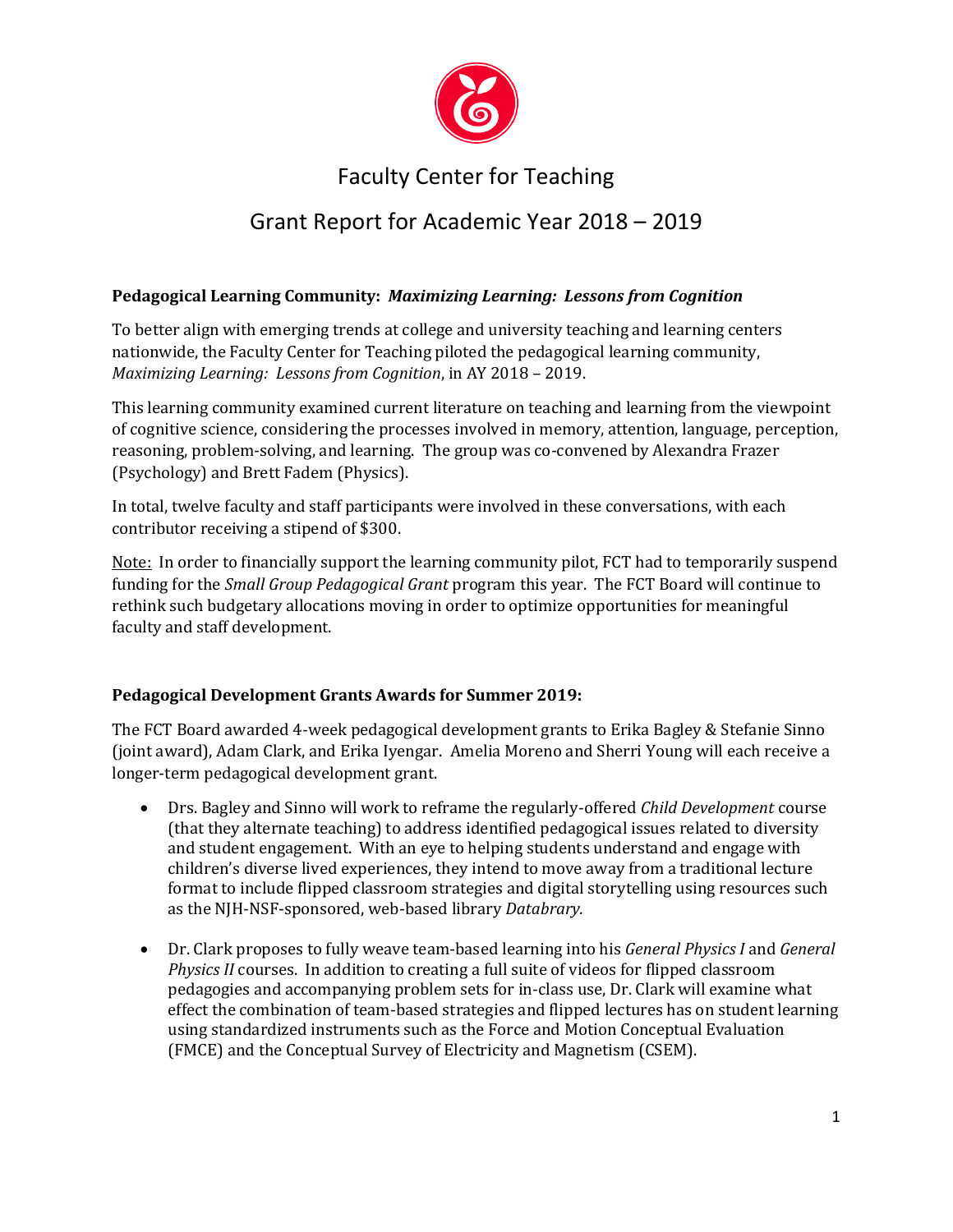- Dr. Iyengar proposes a major overhaul of *BIO-150: Principles of Biology I* to more effectively implement group work and promote out-of-classroom learning. This project aligns with ongoing department conversations about reframing the 3-course *Principles* sequence. Dr. Iyengar's proposal has four major threads: paring down content covered and using case studies to stress applications, introducing more active learning exercises in class, using flipped classroom techniques to convey more basic information, and altering the existing multi-class project to become more of an independent research experience.
- Professor Moreno's project focuses on the *Spanish for Heritage Speakers I* and *II* courses (SPN-202 and SPN-303) and will culminate with producing an on-line workbook for classroom use. Now that both courses have been offered once, Professor Moreno argues that significant changes in approach and revisions to the structure of the course are in order. She will work to identify content-based instruction recommendations and will adapt them to the three key parts of this two-course sequence: grammar and vocabulary, interpretive and presentational modes of communication, and culture and literature. Sensitive to the price of materials for this specialized student, the last portion of her project will be devoted to creating on-line course activities in a workbook format to complement the new pedagogy.
- Dr. Young's grant will support her reimagining and restructuring *Organic Chemistry I* and *Organic Chemistry II* to both incorporate biochemistry content and improve student learning. First, Dr. Young will focus on breaking away from the traditional framework where functional groups are taught in separate modules with little to no reinforcement. Instead, she will organize the course to introduce multiple variations of the same reaction type at once and then follow up with exercises and activities to better solidify these concepts and applications. Second, she will work to bring the courses into alignment with recommendations from the American Chemical Association and the Medical College Admission Test by adding content modules focusing on biochemistry. This aspect of the project will require the creation of new exercise sets and laboratory activities, not to mention content-knowledge acquisition on the part of the instructor. She has a department-approved assessment plan in the works for when the courses are offered under this new structure.

#### **Travel Grants (\$500 per participant):**

- Erika Bagley (Psychology): to attend the Society for Research on Child Development conference in Baltimore, MD and to present a poster as part of the pre-conference Teaching Institute titled *Teaching about Development and Poverty: Challenges and Ideas about How to Address Them*.
- Tineke D'Haeseleer (History): to present at the *Domains 2019: Back to the Future* conference organized by Reclaim Hosting in Durham, NC. The paper is based on the *Bergbuilds Domain of One's Own* initiative to support the development of an open pedagogy, and to increase students' engagement with the course materials by having them share their work (and learning) in a digital space.
- Eugene Fiorini (Mathematics) & Gail Marsella (Chemistry): to attend the annual conference of the National Center for Case Study Teaching in Science in Amherst, NY. Participation will